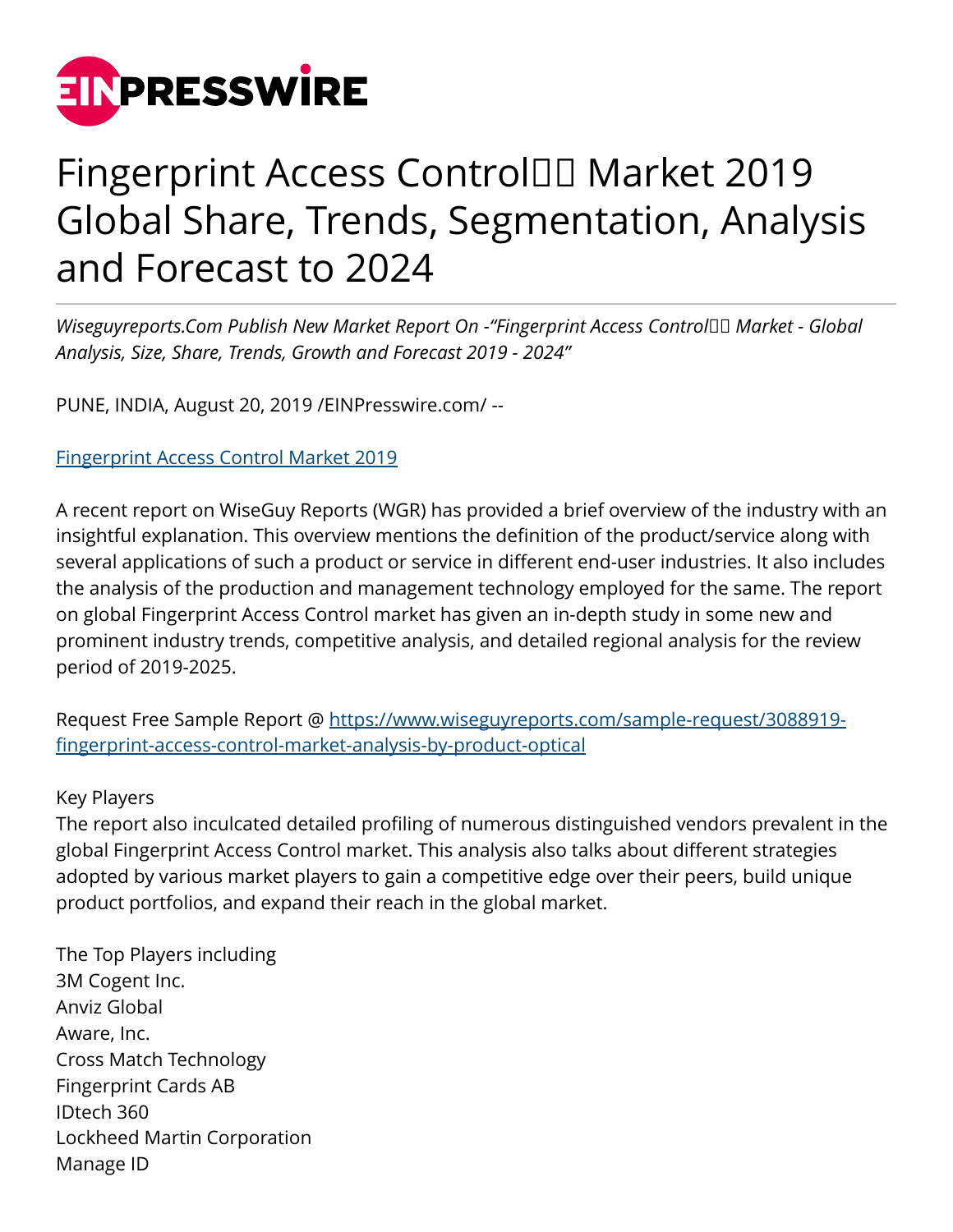NEC Corporation Synaptics Inc. Suprema Inc. Safran Identity & Security.

#### Drivers & Constraints

A comprehensive analysis of the report of the Fingerprint Access Control market is provided, which includes the global presence of crucial driver and constraints that are working in the proliferation of the Fingerprint Access Control market. The study based on constraints and drivers include gross margin, revenues, future aspects, historical growth, sales, and volume. According to these parameters, the opportunities are introduced in the Fingerprint Access Control market that would escalate the growth during the forecast period. Along with opportunities, there comes challenges, risks, and barriers that could affect the Fingerprint Access Control market during its growth period. All these parameters with this provide an indepth understanding of the Fingerprint Access Control market.

# Regional Description

The Fingerprint Access Control market report's pivotal part also includes the regional description that provides a complete analysis of its growth at a global level. The number of critical regions for which the Fingerprint Access Control market analysis is done in North America, Latin America, Europe, Asia Pacific, and the Middle East & Africa. These are the top-grossing regions that have observed the maximum development in every aspect of technology, businesses, population, industry and more. Therefore, the result of the Fingerprint Access Control market region-wise portrays the outlook with the latest trends, opportunities, and future aspects in the given assessment period of 2024.

# Method of Research

The methodology Fingerprint Access Control market is done with the help of a compilation of the market information that is explained through known parameters of Porter's Five Force Model. The current data analysis is also performed to produce an accurate and authentic forecast of the market. The research procedure is tagged as extensive, which is categorized into steps such as namely primary and secondary researches. With the help of such analysis, the possibility of a better understanding of the market is obtained through a competitive landscape in terms of parameters of strength, opportunities, weaknesses as well as threats related to the industry. This will, hence, bring out the future aspects to the business leaders worldwide. The Fingerprint Access Control market report also focuses on various levels of analysis such as company profile, ongoing trends and production line, which comprise of a basic view on the market's growth, drivers, restraints, challenges, and opportunities.

Complete Report Details @ [https://www.wiseguyreports.com/reports/3088919-fingerprint](https://www.wiseguyreports.com/reports/3088919-fingerprint-access-control-market-analysis-by-product-optical)[access-control-market-analysis-by-product-optical](https://www.wiseguyreports.com/reports/3088919-fingerprint-access-control-market-analysis-by-product-optical)